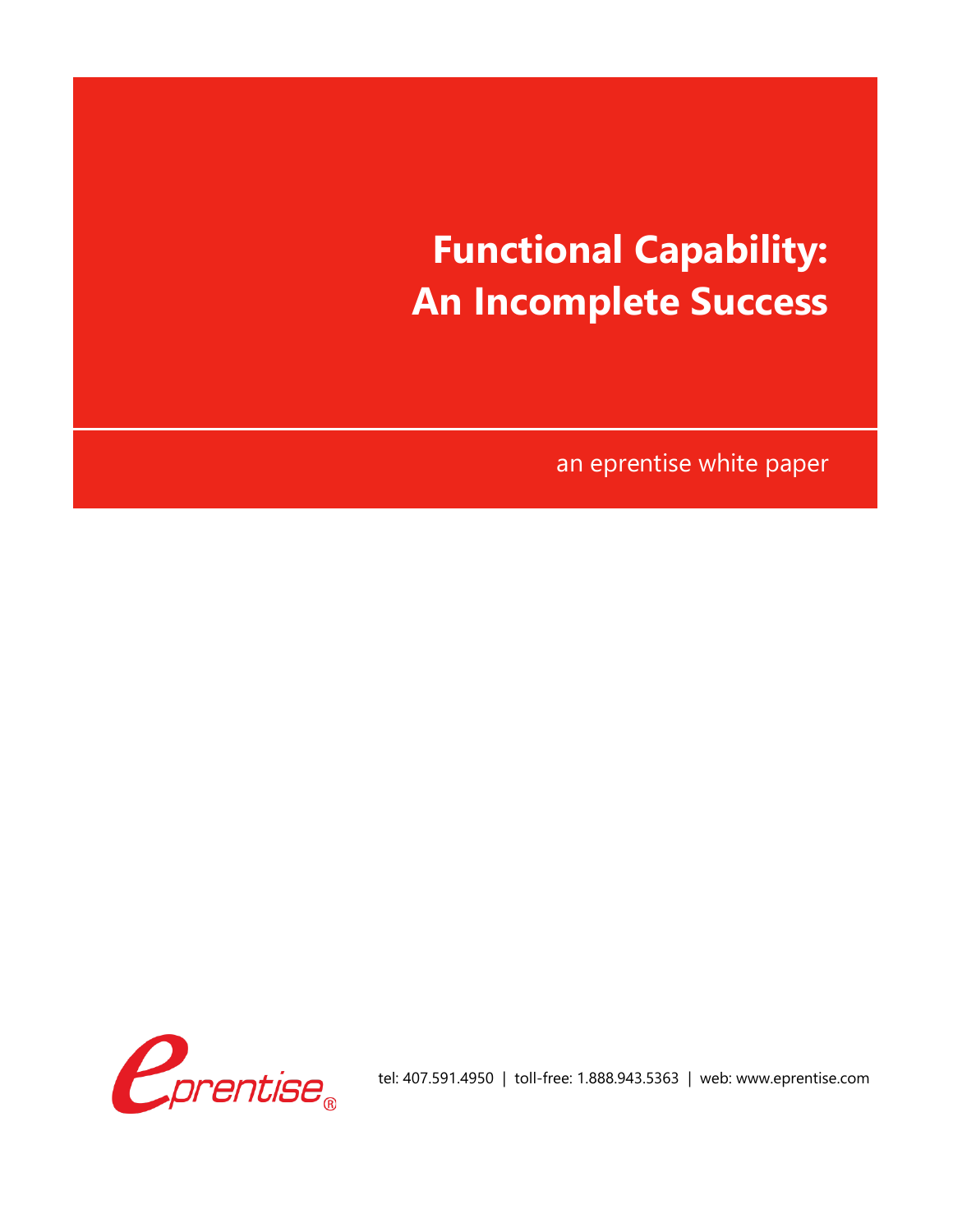Author: Helene Abrams www.eprentise.com

*© 2022 eprentise, LLC. All rights reserved.*

*eprentise, FlexField Express and FlexField are registered trademarks of eprentise, LLC.*

*Oracle is a registered trademark of Oracle Corporation. All other company or product names are used for identification only and may be trademarks of their respective owners.*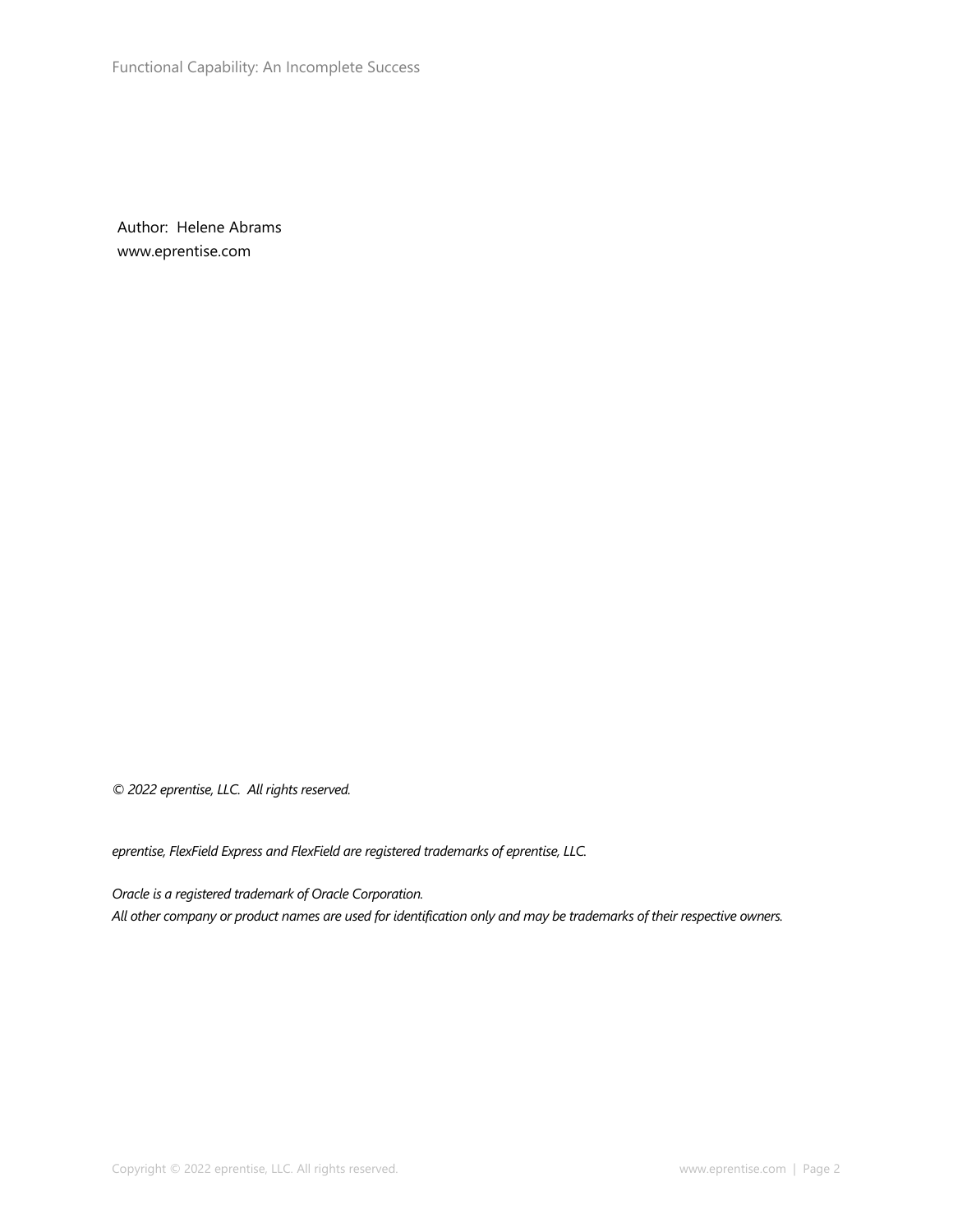#### **How the Implementation of an Enterprise Application Goes from "Finished" to "Done"**

Enterprise applications must continually evolve in order to support ongoing business changes. Enabling and facilitating those changes so that they can occur with minimal cost and business disruption is the essence of designing for agility. The backbone of potential design agility is most often the enterprise resource planning (ERP) application, whether it is the Oracle® E-Business Suite, SAP, or another similar system. In larger firms, of course, the ERP systems do not run in isolation – ERP systems are to differing degrees supplemented, complemented, and duplicated by other applications. The average Fortune 1000 company has approximately 300 different "enterprise" systems. Nevertheless, since the ERP systems contain the most central data and business processes of the company, their implementation is a focal point for design agility. Companies do not recognize that a successful implementation of their keystone enterprise application is really much more ambitious than what was envisioned at the start of the implementation process. Many reach a stage at which the enterprise application is up and running and where the old data has been imported and new data can be entered, and they therefore treat the implementation as finished. What they have attained at that point is what might be termed "functional capability" – they have *finished* a vital stage of implementation, but they are not *done*.

At functional capability, companies are able to conduct business as usual. However, even though the systems work adequately, the new applications often just mimic the legacy systems that they were meant to replace. A system that has only reached functional capability merely supports silos of the business rather than enabling the enterprise as a whole to respond to changes since it does not have common global data standards, common accounting practices, or shared and coordinated business processes. Knowing that the purpose of implementing an enterprise application in the first place is to obtain efficiency gains, **this merely functional system is an incomplete success.**

That is not to say that the functional system will not generate mild improvements. It will capture some gains that generate economies of scale as well as some that flow from increased efficiency in processing data and reduced expenditures for maintaining systems. Nevertheless, the merely functional system leaves the most difficult-to-attain and richest rewards on the table because it is incapable of providing business agility. In its unfinished state, a merely functional ERP system will not sustain a total enterprise information ecosystem that permits information to flow from its point of entry into the company's data stream to all of the places where it will be used without cumbersome intermediate steps. In a world of instantaneous customer-company and company-supplier interaction via the web, immediate access to correct, complete, and consistent information is the strategy for enhanced profitability and agility.

This vital information is stored within a company's database, and almost all of the large enterprise systems are built on relational databases. These databases are extraordinarily complex, often with thousands of tables and millions of columns that may be related to each other. There are four types of data: *seed data, configuration data, master data*, and *transaction data*. Because of all the relationships in an enterprise application, changes in the seed data or the configuration data impact all of the other data in the system, meaning that one small change in a configuration parameter could result in hundreds of thousands of changes in the system. When implementing an enterprise system, companies set up the parameters of the system. Initially, the system may allow changes to the setup, and users often go through several conference room pilots (tests) until the application is configured in a desired way. However, after the system is configured and the user has begun to enter transactions, most of the configuration data can't be altered because it is difficult to permeate the changes throughout the rest of the database. This leaves the business in a state where the applications support the current business, but not the subsequent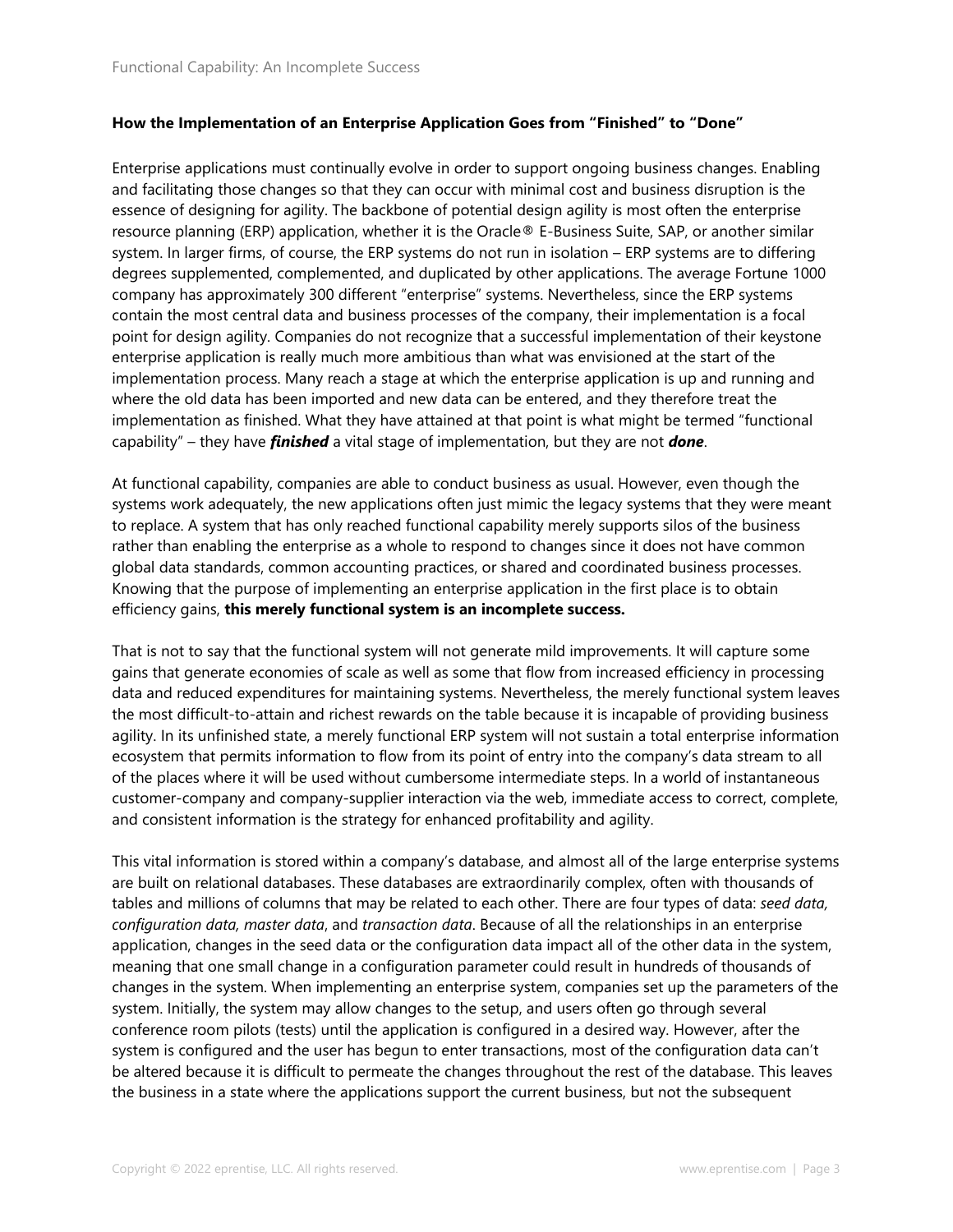changes that all companies go through.

The ERP implementation process for multi-national corporations with hundreds of sites illustrates the frequency and magnitude of these changes. When I consulted, my team and I would implement at the first site and go into production successfully. We would do the same at the second site, but by the time we finished at the third site, the company had undergone a major business change like a merger or acquisition, had experienced a divestiture, had to comply with new statutory or regulatory requirements, or had gone to the Euro as a functional currency. We had to go back to the first site and reimplement in order to change the configuration parameters. The reimplementation often took as long and cost as much as the initial implementation, and often, by the time we were finished again, the business had changed again. Thus, while the enterprise implementation was considered "finished," most emphatically, it was not "done" because the company was not able to recognize the benefits of its enterprise application.

As described more fully below, there is a method for moving enterprise applications from "finished" to "done." The method operates at two levels: the *individual application level* and what might be called the *enterprise ecosystem level*. Together, this method permits the company to maintain an interrelated series of mature applications that provide complete, consistent, and correct data that is efficiently delivered and maintained. If a change is required, it should only need to be made in a single place and from there would flow through the entire applications ecosystem. That maturity of each application and a similar maturing of the set of applications to efficiently support the company's business processes, in turn, permits adaptive modification that responds quickly and easily to any change – the desired level of agility.

Still, even a mature system has an ongoing life cycle necessitated by the simple fact that the business environment is never static, which is what prompted the need for agility in the first place. For example, adding a new product line or differently regulated market segment will require adjusting existing applications and may call for adding new applications, triggering a cyclical process. As new applications enter the lifecycle, the organizational ecosystem may take a temporary step back in its level of maturity until the new application reaches the "finished" stage, but it is not yet "done" enough to fluidly support ongoing business changes.

# **Method of Getting Enterprise Applications from** *Finished* **to** *Done*

# **Document the Application Portfolio**

An inventory must first be created. It should include each of the existing applications and identify the users, major functions or business processes that the application supports, data usage in the application (including create, read, update, and delete), the business unit(s) supported by the application, costs related to support and maintenance of the application, and expected life of the application.

# **Determine the Initial Configuration of Each New Application**

As each application is implemented, the business rules dictate the basic parameters or configuration of that system. Those business rules might include supplier terms, customer credit limits, aging buckets, min and max reorder points for inventory, and the life of an asset. This is often the stage when companies say they are finished. The new application is ready to use to conduct day-to-day operations.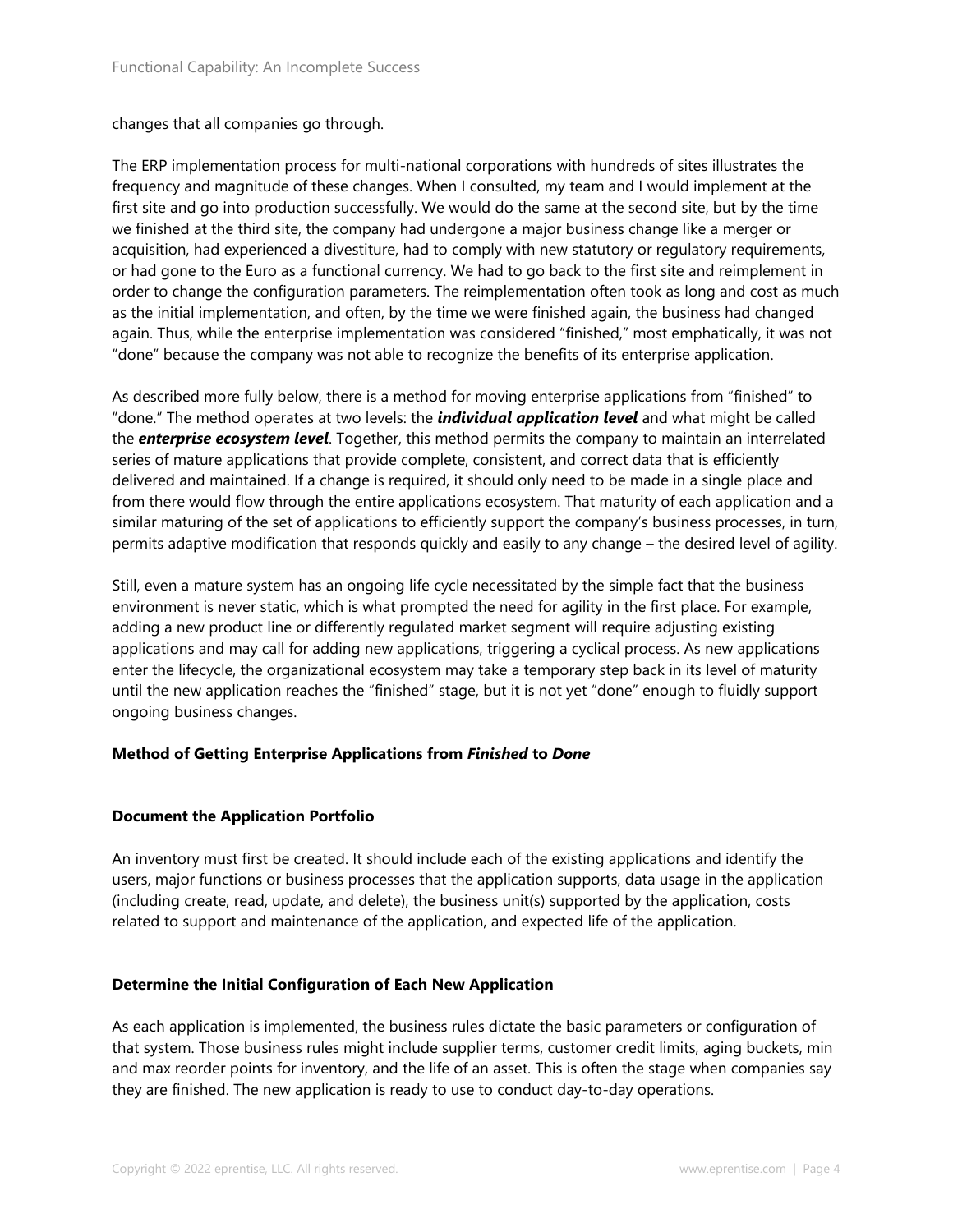# **Stabilize Each Application**

Global standards for the enterprise must be defined, and adjustments or changes made to all data within each existing application must conform to those standards. These standards might include a global chart of accounts, naming standards, pricing standards, catalog standards, compliance standards, and security standards. Standard business processes are all defined and each application is evaluated to determine its level of adherence. Each individual application becomes stable, and the applications taken together become consistent across the enterprise with all duplicates identified across all systems, combined and removed for all configuration data and master data.

# **Synthesize the Applications within the Enterprise**

No enterprise application operates in a vacuum. During this stage, the applications of the enterprise work together with the information flowing seamlessly from one system to another, the data shared among applications, and redundant applications consolidated so that each business process is only supported by one application. During this stage, a master data management program is put into place so that there is a single source of data, and that data is created, updated, and deleted in one place. It is during the synthesis process that both the data and the processes become complete and correct and there is a single source of truth, a single way of doing business throughout the enterprise.

#### **Connect the Applications to External Sources and Destinations**

In order to be effective, both the enterprise's data and processes need to interact with events from outside the enterprise, whether it is accepting an order automatically from a customer, purchasing from a supplier, or complying with external statutory and reporting requirements. If there is a single source of truth for each data type within the enterprise, it is easy to communicate that information to the outside world. For example, if there is a standard product catalog, then customers can order from that catalog and be assured of product consistency whether they order from a storefront or order on-line. If inventory information is consolidated, then orders can go to suppliers on a planned demand schedule without the fear of over or under supply.

As these methods are deployed throughout the enterprise, the applications can be changed to reflect business changes. Because the applications portfolio has been rationalized and optimized, the way to effectuate most business changes (credit limits, new compliance requirements, altered currency operations, etc.) is easily identified and does not require substantial effort. The enterprise applications take on a new value because they now can be used to develop a strategy to undertake major changes like a merger or acquisition or a divestiture. The enterprise applications, instead of being the barrier to change that they were in a "finished, but not done" stage, literally contribute to instituting strategic changes because they provide a global view of the organization and the decision makers have access to complete, consistent, and correct information. If a company is thinking about acquiring another company, it is easy to determine whether to keep the applications because they add to data and processes that don't already exist in the company's portfolio. If a decision is made to sell part of the company, if all the information is in one place, the company is able to determine the impact of the change by modeling scenarios with and without that part of the company. As an enterprise is able to use its applications to enable business changes, those applications become a success and move from "*finished*" to "*done*," a mature state that allows them to respond to business change with agility.